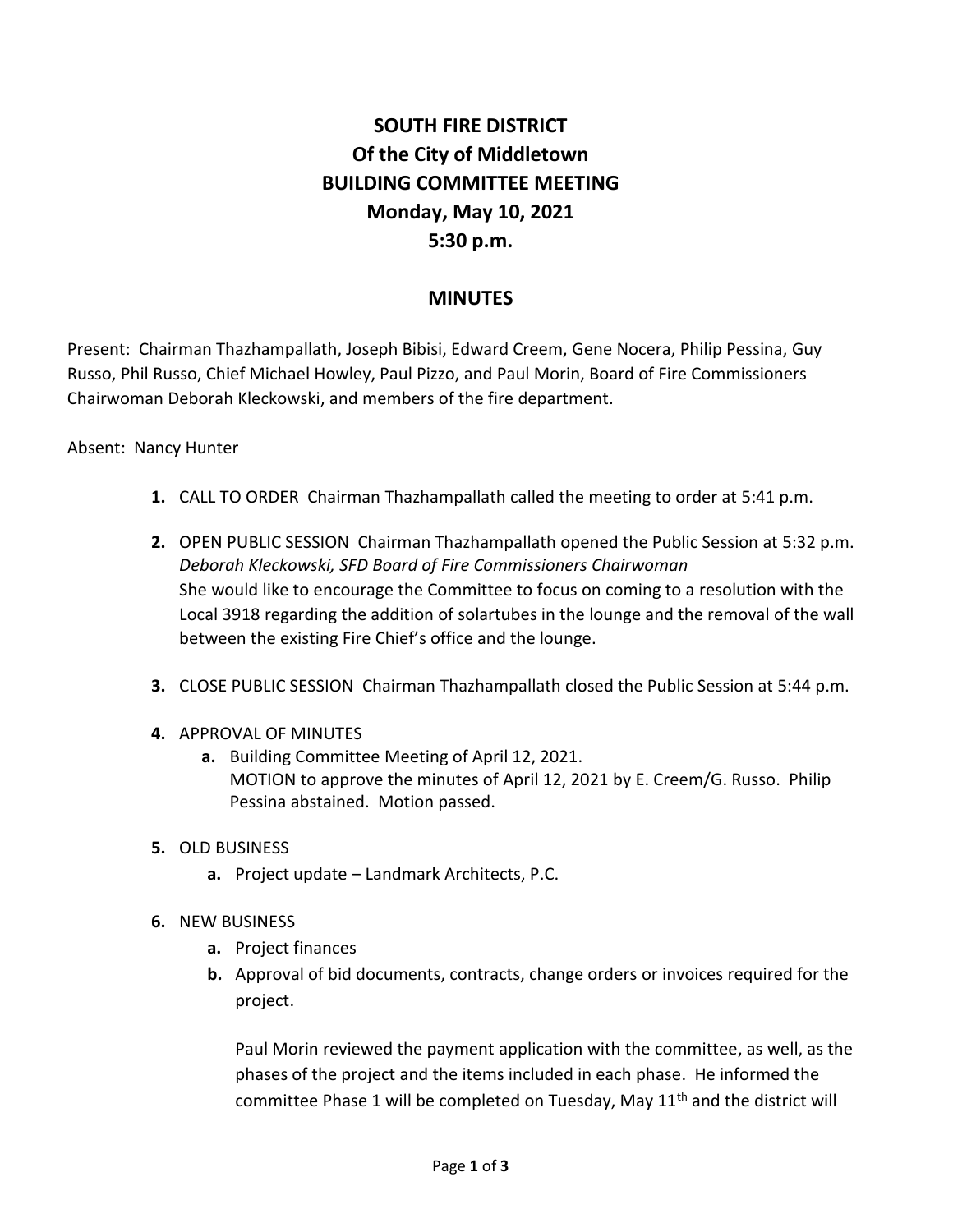have temporary use of the new space. He also prepared a punch list for the contractor.

MOTION to approve invoice number four (4) in the amount of \$245,553.00 for payment to Enterprise Builders, Inc. by G. Pessina/E. Creem. Unanimously approved.

Paul Morin reviewed the potential change orders with the committee.

- PCO #4– Addition of Solartube Daylighting in the lounge. MOTION to approve up to two (2) Solartubes in the lounge at a cost of \$5,239 each pending advice from the Board of Fire Commissioners by G. Russo/E. Creem. Unanimously approved.
- PCO #6 Fan Coil Units (AC) for front offices. MOTION to approve by G. Russo/P. Pessina. Unanimously approved.
- PCO #10 Demolition of existing partition in lounge. MOTION to reject due to the contractor's price too high. Refer to the South Fire District Board of Fire Commissioners by G. Russo/E/ Creem. Unanimously approved.

Generator confirmed for 100kw load. Higgins Electric to install outside boiler room on a pad for a quote of \$65,000. There will be a workshop at the City of Middletown via WebEx to discuss how regulations apply to the use of the American Recovery Act money. Discussion of a letter to City officials for possible appropriation of funds for the generator or a LoCIP application.

- PCO #13 Provide working platform in existing electrical room pending code modification. MOTION to approve by G. Russo/E. Creem. Unanimously approved.
- NEW PCO #16 Eagle Environmental, Inc. for asbestos abatement re-occupancy clearance by PCM Analyses. First payment:  $\zeta$  550.00

| .                          | ------     |
|----------------------------|------------|
| Second payment projection: | \$1,260.00 |
| Total:                     | \$1,810.00 |

MOTION to approve by G. Russo/E. Creem. Unanimously approved.